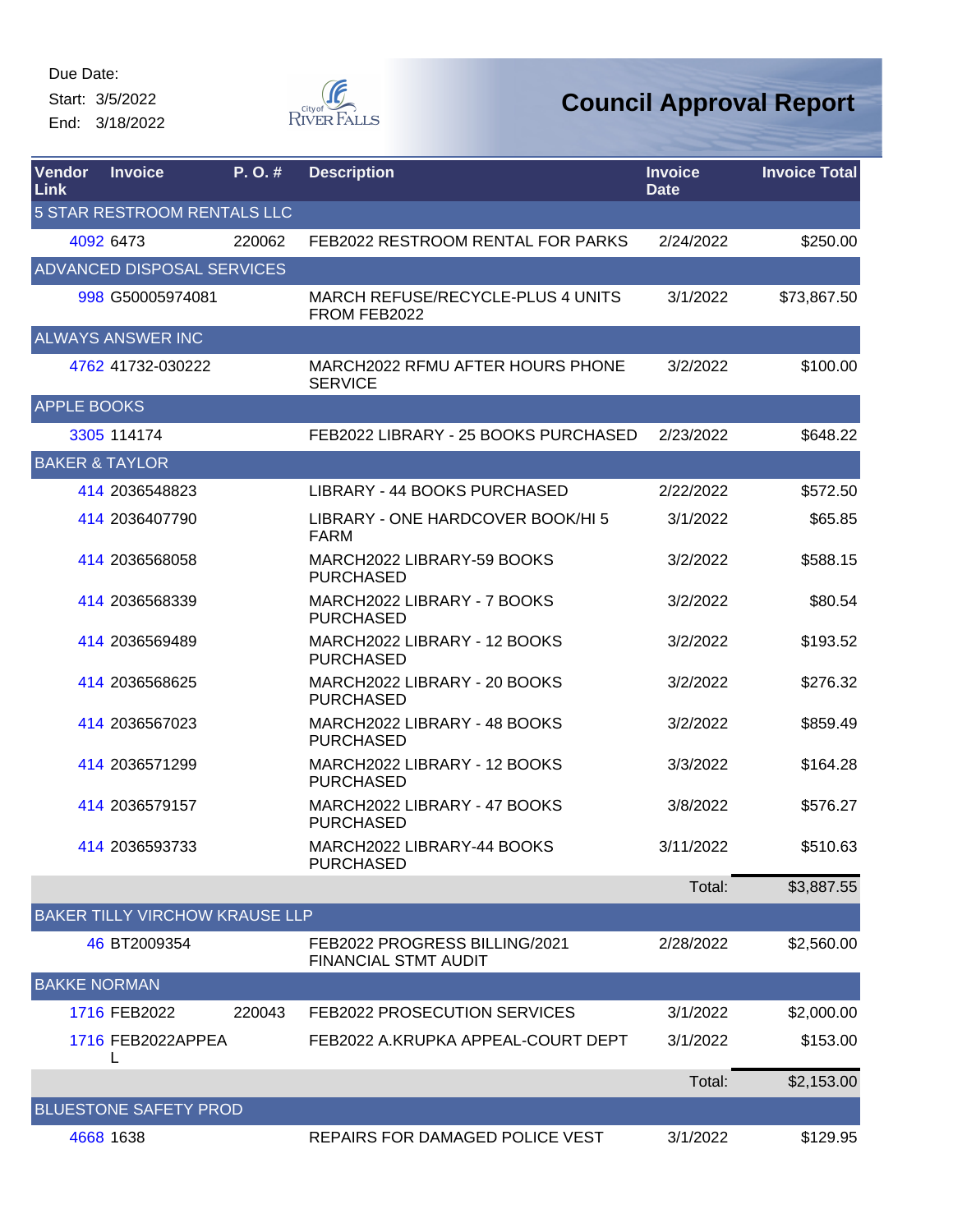Start: 3/5/2022

End: 3/18/2022



| <b>Vendor</b><br>Link     | <b>Invoice</b>                 | P.O.#  | <b>Description</b>                                        | <b>Invoice</b><br><b>Date</b> | <b>Invoice Total</b> |
|---------------------------|--------------------------------|--------|-----------------------------------------------------------|-------------------------------|----------------------|
|                           | BORDER STATES INDUSTRIES, INC. |        |                                                           |                               |                      |
|                           | 57 923689677                   | 220063 | ELECT DEPT-4PT JCT W/USTRAPS                              | 2/10/2022                     | \$822.43             |
|                           | 57 923706651                   | 220063 | ELECT DEPT-15KV 200A INSULATING CAPS                      | 2/14/2022                     | \$2,477.64           |
|                           | 57 923754419                   | 220078 | ELECT DEPT - FAULT INDICATORS/PARTIAL<br><b>ORDER</b>     | 2/24/2022                     | \$1,119.07           |
|                           | 57 923759267                   |        | ELECTRIC METER TESTING<br><b>CERTIFICATIONS</b>           | 2/25/2022                     | \$2,050.00           |
|                           |                                |        |                                                           | Total:                        | \$6,469.14           |
| <b>BOYLE, DUSTIN</b>      |                                |        |                                                           |                               |                      |
|                           | 173 0117                       |        | STORMWATER-TAKE DOWN FIVE<br>POPLARS/DRAINAGE AREA        | 2/28/2022                     | \$2,900.00           |
|                           | 173 0111                       |        | FORESTRY-TAKE DOWN FIVE DECLINING<br><b>TREES</b>         | 2/28/2022                     | \$400.00             |
|                           | 173 0110                       |        | STORMWATER-TAKE DOWN TREES IN<br>POND AREA/DEVIN LN       | 2/28/2022                     | \$775.00             |
|                           |                                |        |                                                           | Total:                        | \$4,075.00           |
|                           | <b>CAMPBELL CYNTHIA</b>        |        |                                                           |                               |                      |
|                           | 2173 MARCH22TRAV<br><b>EL</b>  |        | MARCH2022 MADISON, WI TRAVEL PER<br><b>DIEM</b>           | 3/1/2022                      | \$100.00             |
|                           | <b>CENGAGE LEARNING</b>        |        |                                                           |                               |                      |
|                           | 123 77299613                   |        | LIBRARY-FEB EDITORS CHOICE PLAN-4<br><b>BOOKS</b>         | 2/18/2022                     | \$122.36             |
|                           | 123 77321274                   |        | FEB2022 LIBRARY -WESTERN PLAN - TWO<br><b>BOOKS</b>       | 2/22/2022                     | \$45.73              |
|                           | 123 77343443                   |        | LIBRARY-FEB EDITORS CHOICE PLAN-2<br><b>BOOKS</b>         | 2/23/2022                     | \$60.78              |
|                           | 123 77404789                   |        | MARCH2022 LIBRARY - THORNDIKE<br>PLAN/ONE BOOK            | 3/7/2022                      | \$30.39              |
|                           | 123 77412415                   |        | MARCH2022 LIBRARY - CHRISTIAN PLAN/4<br><b>BOOKS</b>      | 3/8/2022                      | \$99.71              |
|                           |                                |        |                                                           | Total:                        | \$358.97             |
| <b>CENTURYLINK</b>        |                                |        |                                                           |                               |                      |
|                           | 1796 284361314                 |        | FEB2022 OUTGOING LONG DISTANCE FAX<br><b>LINES</b>        | 2/28/2022                     | \$3.66               |
|                           | <b>CISCO SYSTEMS INC</b>       |        |                                                           |                               |                      |
|                           | 4486 5100499737                |        | MARCH2022 WEBEX/VIRTUAL MEETING<br><b>SOFTWARE</b>        | 3/1/2022                      | \$384.00             |
| <b>CORE &amp; MAIN LP</b> |                                |        |                                                           |                               |                      |
|                           | 134 Q382380                    |        | WATER DEPT-VARIOUS SERVICE<br><b>LINE/CURB STOP PARTS</b> | 2/25/2022                     | \$1,263.28           |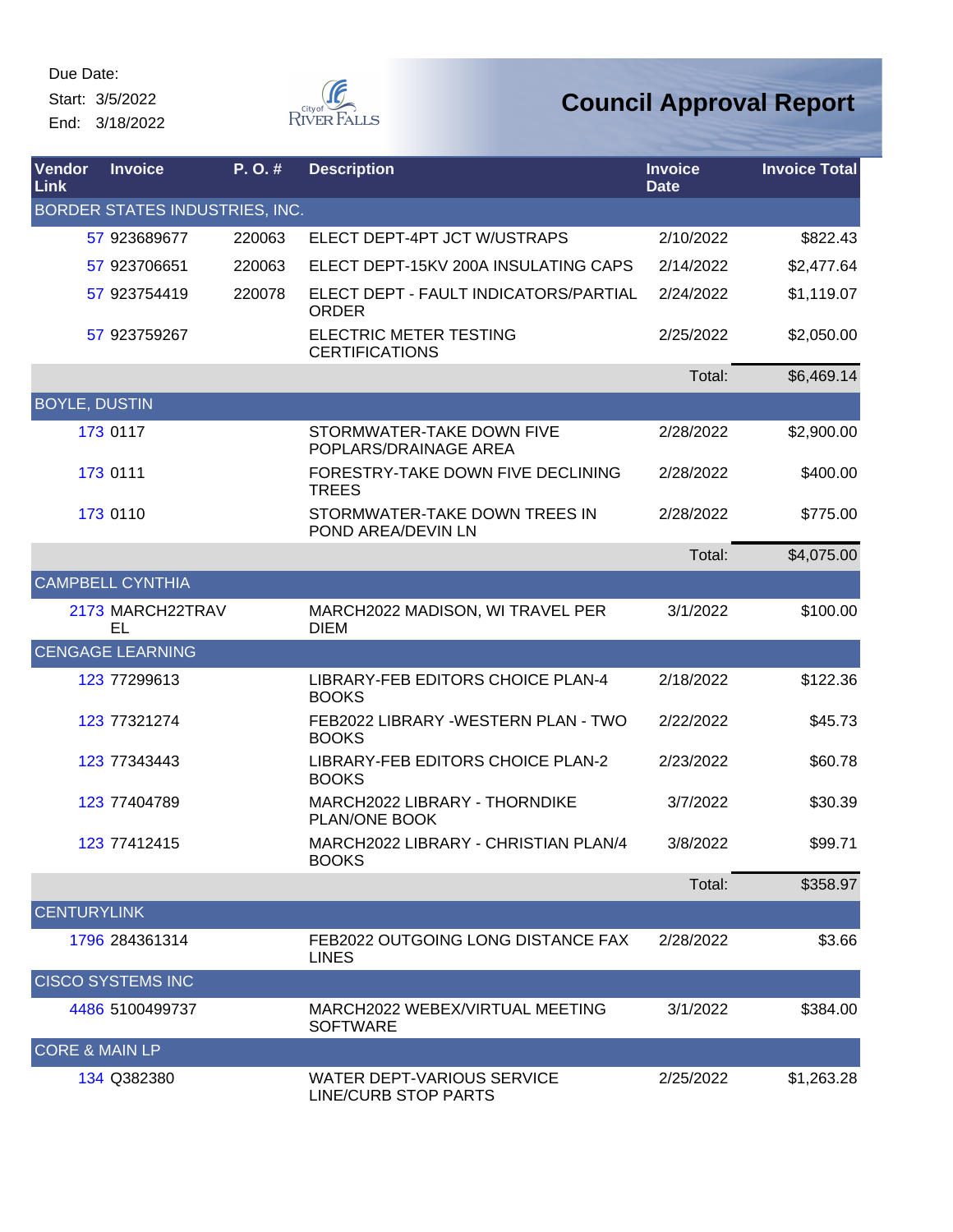Start: 3/5/2022 End: 3/18/2022



| Vendor<br><b>Link</b> | <b>Invoice</b>                       | P.O.#  | <b>Description</b>                                           | <b>Invoice</b><br><b>Date</b> | <b>Invoice Total</b> |
|-----------------------|--------------------------------------|--------|--------------------------------------------------------------|-------------------------------|----------------------|
| <b>CURRAN, JOE</b>    |                                      |        |                                                              |                               |                      |
|                       | 4766 REIMBURSEAP<br>P                |        | REIMBURSE-WATERWORKS OPER CERT<br><b>EXAM APP FEE</b>        | 2/28/2022                     | \$50.00              |
| <b>DEMCO INC</b>      |                                      |        |                                                              |                               |                      |
|                       | 577 7088546                          |        | LIBRARY - MOBILE OCTAGON DISPLAY                             | 3/1/2022                      | \$4,980.86           |
| <b>DYKES, MARK S</b>  |                                      |        |                                                              |                               |                      |
|                       | 96 12250                             |        | CALIBRATE INFLUENT MAGMETER/OCM-<br><b>WWTP</b>              | 2/23/2022                     | \$655.15             |
| <b>EFTPS</b>          |                                      |        |                                                              |                               |                      |
|                       | 7 74723                              |        | PAYROLL PERIOD 02/21/22-03/06/22                             | 3/11/2022                     | \$74,753.70          |
|                       | <b>ELSTER SOLUTIONS CORP</b>         |        |                                                              |                               |                      |
|                       | 1536 1889932                         | 210337 | ELECT DEPT - 12 ELECTRIC METER<br><b>BATTERIES</b>           | 2/26/2022                     | \$120.96             |
|                       | <b>ENTERPRISE FM TRUST</b>           |        |                                                              |                               |                      |
|                       | 456 FBN4422091                       | 220045 | MARCH22 MOTOR POOL/BLDG INSPECTOR<br><b>CAR LEASES</b>       | 3/1/2022                      | \$1,896.78           |
|                       | EO JOHNSON CO. INC                   |        |                                                              |                               |                      |
|                       | 98 31234757                          |        | MARCH2022 LIBRARY RICOH COPIER<br>STANDARD/USAGE             | 3/11/2022                     | \$228.20             |
|                       | <b>EXPRESS PERSONNEL SERVICES</b>    |        |                                                              |                               |                      |
|                       | 109 26863569                         | 220064 | 3/6/22 J.HEADLEE FORESTRY INTERN/10.12<br><b>HRS</b>         | 3/8/2022                      | \$223.15             |
|                       | 109 26895726                         | 220064 | WKEND 3/13/22-J.HEADLEE/10.08<br><b>HRS/FORESTRY INTERN</b>  | 3/15/2022                     | \$222.26             |
|                       |                                      |        |                                                              | Total:                        | \$445.41             |
| <b>FALLINE, BRIAN</b> |                                      |        |                                                              |                               |                      |
|                       | 415 1541                             |        | PED CROSSING AT VINE/SOUTH MAIN-<br><b>LABOR/TRIP CHARGE</b> | 3/11/2022                     | \$802.28             |
|                       | FIRST NATIONAL BANK - RF SECTION 125 |        |                                                              |                               |                      |
|                       | 6 74722                              |        | PAYROLL PERIOD 02/21/22-03/06/22                             | 3/11/2022                     | \$3,581.12           |
|                       | FRONT LINE PLUS INC                  |        |                                                              |                               |                      |
|                       | 984 13662                            |        | FY2022-SIREN<br>INSPECTIONS/MAINT/REPAIRS                    | 3/3/2022                      | \$1,500.00           |
|                       | <b>GENERAL COMMUNICATIONS INC</b>    |        |                                                              |                               |                      |
|                       | 126 303405                           |        | FIRE DEPT-CHECK OVER PORTABLE<br><b>RADIOS</b>               | 3/11/2022                     | \$405.00             |
| <b>GRACE PAULSON</b>  |                                      |        |                                                              |                               |                      |
|                       | 937 MARCH2022                        |        | MARCH2022 SOLAR REFUND                                       | 3/17/2022                     | \$79.19              |
|                       | <b>HIGH TECH CLEANING SERVICE</b>    |        |                                                              |                               |                      |
|                       | 848 1119                             |        | 3/2/22 CLEAN BIOHAZARD WASTE/SQUAD 3                         | 3/11/2021                     | \$150.00             |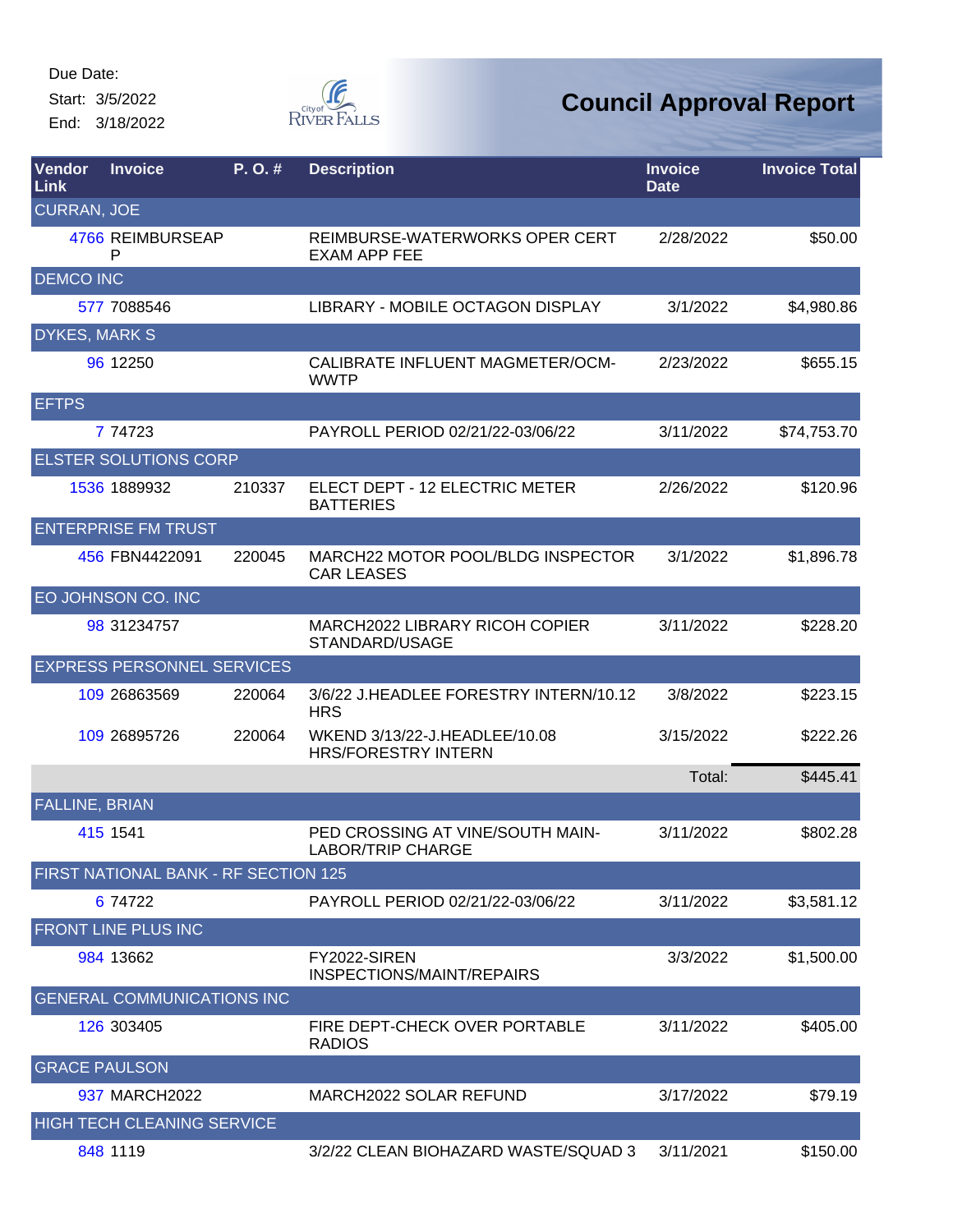Start: 3/5/2022 End: 3/18/2022



| Vendor<br>Link | <b>Invoice</b>                         | P.O.#  | <b>Description</b>                                        | <b>Invoice</b><br><b>Date</b> | <b>Invoice Total</b> |
|----------------|----------------------------------------|--------|-----------------------------------------------------------|-------------------------------|----------------------|
|                | HILDEBRANDT, CORI M                    |        |                                                           |                               |                      |
|                | 641 1008                               |        | POLICE DEPT-OFFICER WELLNESS<br><b>PROGRAM</b>            | 2/25/2022                     | \$337.50             |
|                | <b>HUDSON PHYSICIANS SC</b>            |        |                                                           |                               |                      |
|                | 145 800370410322                       |        | FEB2022 EMPLOYEE SCREENINGS/EXAMS                         | 2/28/2022                     | \$219.00             |
|                | HUEBSCH LAUNDRY COMPANY                |        |                                                           |                               |                      |
|                | 146 20135047                           | 220024 | 3/2/22 LIBRARY DEPT RUG SERVICE                           | 3/2/2022                      | \$88.32              |
|                | 146 10212768                           | 220025 | 3/2/22 WATER DEPT UNIFORMS                                | 3/2/2022                      | \$42.08              |
|                | 146 10212770                           | 220025 | 3/2/22 WASTEWATER DEPT UNIFORMS                           | 3/2/2022                      | \$35.67              |
|                | 146 10212766                           | 220016 | 3/2/22 ELECTRIC DEPT UNIFORMS                             | 3/2/2022                      | \$299.08             |
|                | 146 10212767                           | 220034 | 3/2/22 PUBLIC WORKS DEPT UNIFORMS                         | 3/2/2022                      | \$170.66             |
|                | 146 20136510                           | 220024 | 3/9/22 CITY HALL RUG SERVICE                              | 3/9/2022                      | \$44.14              |
|                | 146 20136504                           | 220024 | 3/9/22 RF PUBLIC WORKS BLDG RUG<br><b>SERVICE</b>         | 3/9/2022                      | \$51.45              |
|                | 146 20136489                           | 220024 | 3/9/22 RIVER FALLS POLICE DEPT RUG<br><b>SERVICE</b>      | 3/9/2022                      | \$36.74              |
|                | 146 10214940                           | 220025 | 3/9/22 WASTEWATER DEPT UNIFORMS                           | 3/9/2022                      | \$35.67              |
|                | 146 10214938                           | 220025 | 3/9/22 WATER DEPT UNIFORMS                                | 3/9/2022                      | \$42.08              |
|                | 146 10214936                           | 220016 | 3/9/22 ELECTRIC DEPT UNIFORMS                             | 3/9/2022                      | \$299.08             |
|                | 146 10214937                           | 220034 | 3/9/22 PUBLIC WORKS DEPT UNIFORMS                         | 3/9/2022                      | \$143.76             |
|                |                                        |        |                                                           | Total:                        | \$1,288.73           |
|                | <b>INGRAM LIBRARY SERVICES</b>         |        |                                                           |                               |                      |
|                | 620 57859203                           |        | LIBRARY - FOUR BOOKS PURCHASED                            | 2/17/2022                     | \$40.82              |
|                | 620 58145016                           |        | MARCH2022 LIBRARY - 18 BOOKS<br><b>PURCHASED</b>          | 3/2/2022                      | \$193.44             |
|                | 620 58346778                           |        | MARCH2022 LIBRARY - 12 BOOKS<br><b>PURCHASED</b>          | 3/11/2022                     | \$124.16             |
|                |                                        |        |                                                           | Total:                        | \$358.42             |
|                | <b>INTEGRA COUNSELING SERVICES INC</b> |        |                                                           |                               |                      |
|                | <b>50 MARCH2022</b>                    |        | <b>15 POLICE WELLNESS VISITS</b>                          | 3/11/2022                     | \$1,125.00           |
|                |                                        |        | INTERNATIONAL CITY MGMT ASSOC RETIREMENT CORP             |                               |                      |
|                | 1 74718                                |        | PAYROLL PERIOD 02/21/22-03/06/22                          | 3/11/2022                     | \$15,803.73          |
|                | 1 74719                                |        | PAYROLL PERIOD 02/21/22-03/06/22                          | 3/11/2022                     | \$718.08             |
|                |                                        |        |                                                           | Total:                        | \$16,521.81          |
|                | JOHNSON, MICHAEL G                     |        |                                                           |                               |                      |
|                | 3459 5485                              |        | <b>GLOVER SCHOOL-REPIN CYLINDER/TRIP</b><br><b>CHARGE</b> | 3/13/2022                     | \$50.00              |
|                | <b>LAKES COFFEE LLC</b>                |        |                                                           |                               |                      |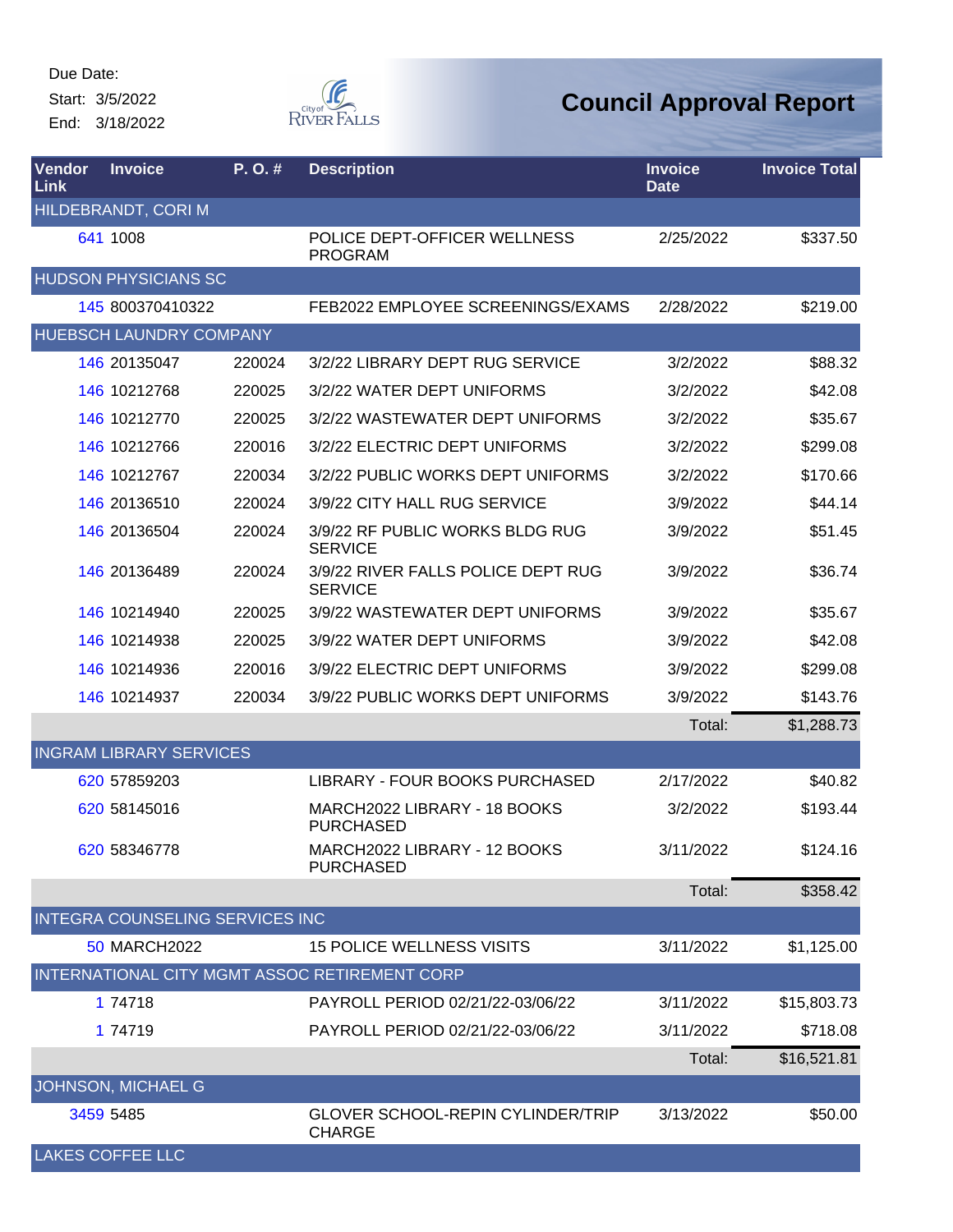Start: 3/5/2022

End: 3/18/2022



| Vendor<br><b>Link</b> | <b>Invoice</b>                   | P. O. # | <b>Description</b>                                           | <b>Invoice</b><br><b>Date</b> | <b>Invoice Total</b> |
|-----------------------|----------------------------------|---------|--------------------------------------------------------------|-------------------------------|----------------------|
|                       | 4064 16856                       |         | FEB2022 LIBRARY - COFFEE ORDER                               | 2/22/2022                     | \$80.50              |
|                       | 4064 16845                       |         | FEB2022 CITY HALL COFFEE ORDER                               | 2/24/2022                     | \$77.70              |
|                       | 4064 16975                       |         | MARCH2022 LIBRARY COFFEE ORDER                               | 3/8/2022                      | \$39.25              |
|                       | 4064 16988                       |         | MARCH2022 POLICE DEPT COFFEE ORDER                           | 3/14/2022                     | \$53.10              |
|                       |                                  |         |                                                              | Total:                        | \$250.55             |
|                       | LANGUAGE LINE SERVICES, INC      |         |                                                              |                               |                      |
|                       | 2991 10471935                    |         | FEB2022 OVER THE PHONE SPANISH<br><b>INTERPRETATION</b>      | 3/1/2022                      | \$8.80               |
|                       | LEAGUE OF MINNESOTA CITIES       |         |                                                              |                               |                      |
|                       | 660 360154                       |         | 2/25/22-3/21/22 COMMUNICATIONS<br><b>COORDINATOR AD</b>      | 2/25/2022                     | \$276.00             |
|                       | LEXISNEXIS RISK DATA MGMT INC    |         |                                                              |                               |                      |
|                       | 3765 1703497-<br>20220228        |         | FEB2022 ADVANCED PEOPLE SEARCH<br><b>FEES</b>                | 2/28/2022                     | \$53.05              |
|                       | LINEHAN OUTDOOR SERVICES LLC     |         |                                                              |                               |                      |
|                       | 1570 1542                        | 220026  | FEB2022 WHITETAIL CORPORATE PARK<br><b>SNOW REMOVAL</b>      | 2/28/2022                     | \$900.00             |
|                       | 1570 1543                        | 220027  | FEB2022 POLICE DEPT SNOW REMOVAL                             | 2/28/2022                     | \$950.00             |
|                       | 1570 1544                        | 220042  | FEB2022 CITY WIDE SNOW REMOVAL                               | 2/28/2022                     | \$5,160.00           |
|                       | 1570 1545                        | 220028  | FEB2022 RESIDENT SNOW<br>REMOVAL/TAGGED HOMES                | 2/28/2022                     | \$390.00             |
|                       |                                  |         |                                                              | Total:                        | \$7,400.00           |
|                       | <b>LOFFLER COMPANIES INC</b>     |         |                                                              |                               |                      |
|                       | 182 31066969                     |         | FEB2022 POLICE DEPT KONICA COPIER<br><b>BASE CHARGES</b>     | 2/1/2022                      | \$172.71             |
|                       | 182 3982985                      |         | MARCH2022 COURT-KONICA MINOLTA<br><b>COPIER OVERAGES</b>     | 3/17/2022                     | \$69.55              |
|                       | 182 3982562                      |         | MARCH2022 FIRE DEPT-KONICA MINOLTA<br><b>COPIER OVERAGES</b> | 3/17/2022                     | \$13.27              |
|                       |                                  |         |                                                              | Total:                        | \$255.53             |
|                       | <b>MCGINTY, PATRICK</b>          |         |                                                              |                               |                      |
|                       | 3982 APRIL2022PER<br><b>DIEM</b> |         | 4/3/22 GRAFTON, WI TRAVEL PER<br><b>DIEM/TRAINING</b>        | 3/10/2022                     | \$88.50              |
|                       | METERING & TECHNOLOGY SOLUTIONS  |         |                                                              |                               |                      |
|                       | 451 22468                        | 220037  | WATER DEPT-WATER METERS/PARTS                                | 3/10/2022                     | \$6,291.34           |
|                       |                                  |         | MIDAMERICA ADMINISTRATIVE & RETIREMENT SOLUTIONS             |                               |                      |
|                       | 500 MAR000001881<br>8            |         | 4TH QTR ADMIN/PLATFORM FEE-HR DEPT                           | 2/3/2022                      | \$1,123.75           |
| <b>MIDWEST TAPE</b>   |                                  |         |                                                              |                               |                      |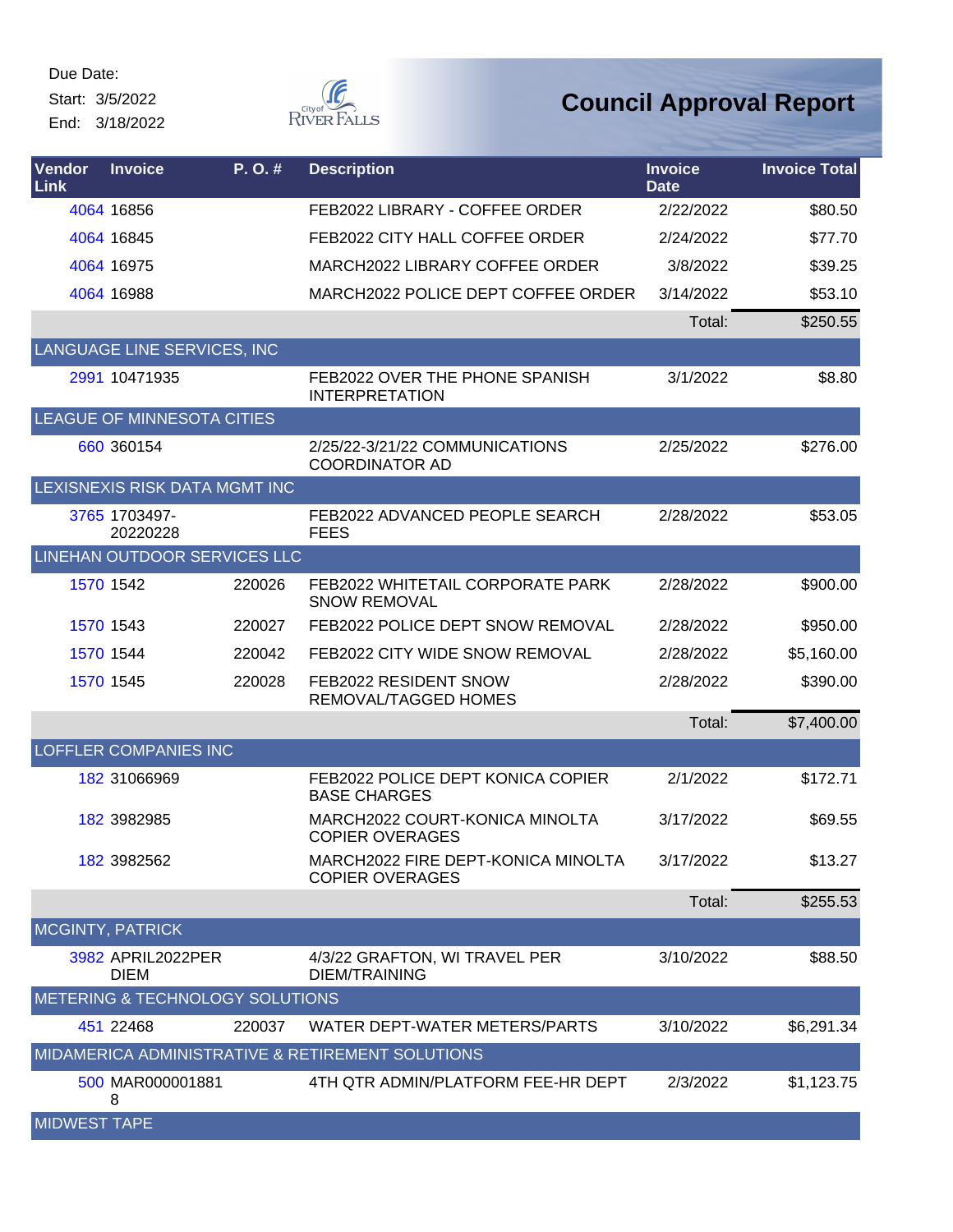Start: 3/5/2022

End: 3/18/2022



| Vendor<br>Link         | <b>Invoice</b>                         | P. O.# | <b>Description</b>                                           | <b>Invoice</b><br><b>Date</b> | <b>Invoice Total</b> |
|------------------------|----------------------------------------|--------|--------------------------------------------------------------|-------------------------------|----------------------|
|                        | 409 501695095                          |        | FEB2022 LIBRARY - TWO DVDS<br><b>PURCHASED</b>               | 2/15/2022                     | \$38.23              |
|                        | 409 501723422                          |        | FEB2022 LIBRARY- TWO DVDS<br><b>PURCHASED</b>                | 2/22/2022                     | \$37.48              |
|                        | 409 501723426                          |        | FEB2022 LIBRARY-TWO AUDIOBOOKS<br><b>PURCHASED</b>           | 2/22/2022                     | \$42.98              |
|                        | 409 501723425                          |        | FEB2022 LIBRARY - FINDING ALICE DVD                          | 2/22/2022                     | \$29.99              |
|                        | 409 501723423                          |        | FEB2022 LIBRARY - 20TH VICTIM<br><b>AUDIOBOOK</b>            | 2/22/2022                     | \$19.99              |
|                        | 409 501756161                          |        | MARCH2022 LIBARY-DREAM ANNIE DREAM<br><b>AUDIOBOOK</b>       | 3/1/2022                      | \$34.99              |
|                        | 409 501756163                          |        | <b>MARCH2022 LIBRARY BASKETS SEASON 1</b><br><b>DVD</b>      | 3/1/2022                      | \$28.49              |
|                        | 409 501789806                          |        | MARCH2022 LIBRARY - TWO AUDIOBOOKS<br><b>PURCHASED</b>       | 3/8/2022                      | \$57.98              |
|                        | 409 501789805                          |        | MARCH2022 LIBRARY -<br>NORTHWIND/AUDIOBOOK                   | 3/8/2022                      | \$39.99              |
|                        |                                        |        |                                                              | Total:                        | \$330.12             |
|                        | MINNESOTA PLAYGROUND INC               |        |                                                              |                               |                      |
|                        | 4675 2022037                           |        | PARKS DEPT - DRUM CAPS/ECO GLUE-<br><b>TRIANGELS PARK</b>    | 2/21/2022                     | \$648.00             |
|                        | NICHE ACADEMY LLC                      |        |                                                              |                               |                      |
|                        | 642 6323                               |        | LIBRARY-MARCH 2022 TUTORIAL<br>LIBRARY/WEBINARS              | 3/1/2022                      | \$2,200.00           |
|                        | <b>NOREEN, MICHAEL</b>                 |        |                                                              |                               |                      |
|                        | <b>198 MARCH2022PE</b><br><b>RDIEM</b> |        | MARCH2022 AUSTIN, TX TRAVEL PER<br><b>DIEM/CONFERENCE</b>    | 3/10/2022                     | \$306.97             |
|                        | ONE TIME PAY VENDOR                    |        |                                                              |                               |                      |
|                        | 9999 M290013                           |        | <b>RESTITUTION FOR DAMAGE TO PROPERTY</b>                    | 3/16/2022                     | \$1,855.84           |
|                        | PAYMENT SERVICE NETWORK INC            |        |                                                              |                               |                      |
|                        | 206 189937294                          |        | FEB2022 RFMU PAYMENT SERVICE FEES                            | 2/28/2022                     | \$556.60             |
|                        | PAYPAL UPDATE/CHANGE VENDOR#/FID       |        |                                                              |                               |                      |
|                        | 639 118292842                          |        | FEB2022 PAYPAL FEES/PARK AND REC<br><b>DEPT</b>              | 2/28/2022                     | \$30.00              |
| <b>PELION BENEFITS</b> |                                        |        |                                                              |                               |                      |
|                        | 5 74721                                |        | PAYROLL PERIOD 02/21/22-03/06/22                             | 3/11/2022                     | \$347.78             |
|                        | PIERCE COUNTY CLERK                    |        |                                                              |                               |                      |
|                        | 649 021-2022                           |        | <b>FEB2022 SPRING PRIMARY ELECTION</b><br>PROGRAMMING/BALLOT | 3/11/2022                     | \$1,730.43           |
|                        | PJ KORTENS AND COMPANY INC             |        |                                                              |                               |                      |
|                        | 3253 10023503                          |        | MARCH2022 WIN911 SCADA FAILURE CALL<br>IN FEE                | 3/7/2022                      | \$720.00             |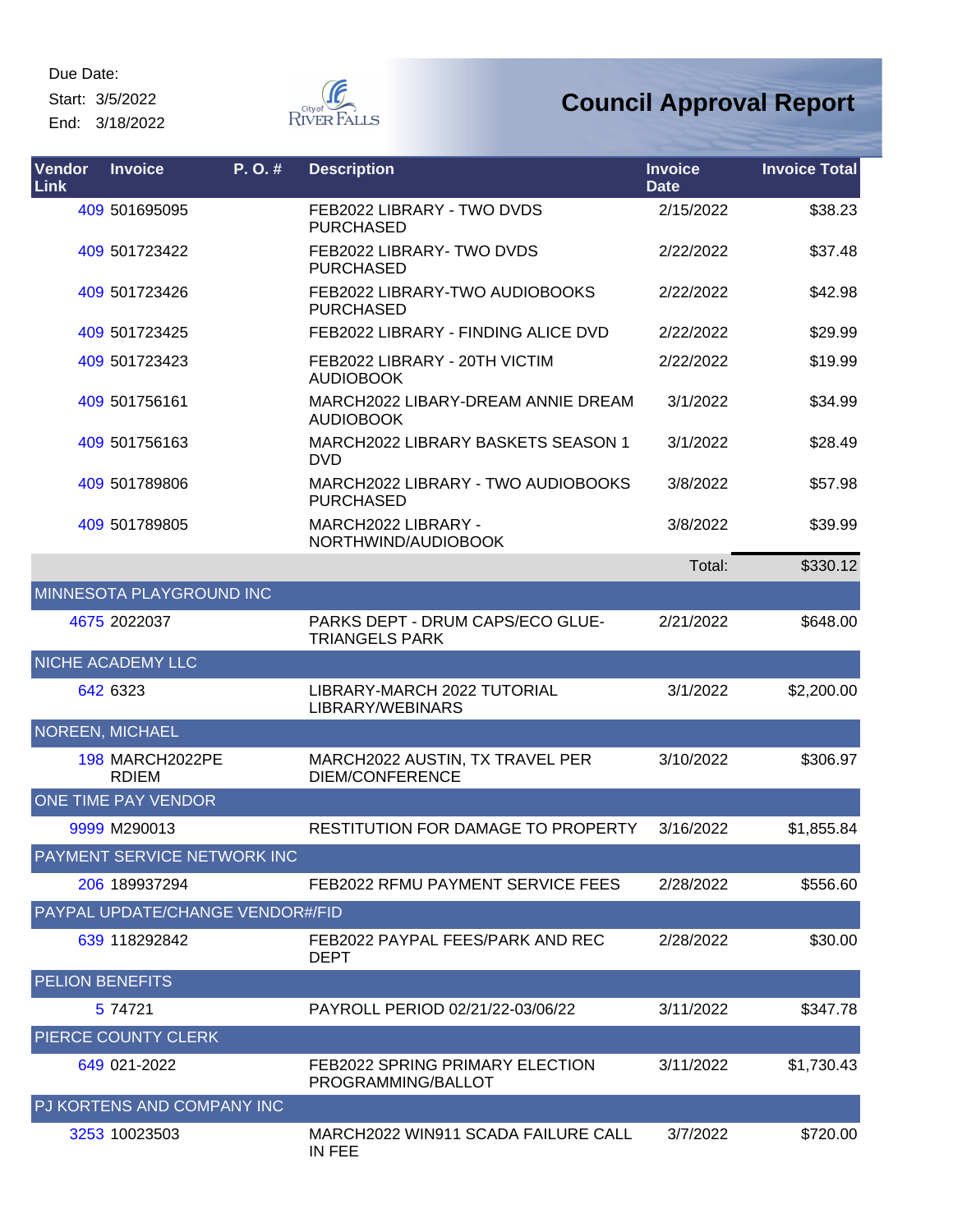Start: 3/5/2022

End: 3/18/2022



| Vendor<br>Link | <b>Invoice</b>                       | P.O.#                               | <b>Description</b>                                             | <b>Invoice</b><br><b>Date</b> | <b>Invoice Total</b> |
|----------------|--------------------------------------|-------------------------------------|----------------------------------------------------------------|-------------------------------|----------------------|
|                |                                      | PROFESSIONAL SERVICE INDUSTRIES INC |                                                                |                               |                      |
|                | 643 00798556                         |                                     | NORTH WATER TOWER DIRECTIONAL<br><b>DRILL</b>                  | 2/28/2022                     | \$1,450.00           |
|                | <b>PROLOGUE PLANNING GROUP</b>       |                                     |                                                                |                               |                      |
|                | 4676 22-01                           |                                     | FEB2022 PLANNING CONSULTING SVCS-<br><b>CODE COMPLIANCE</b>    | 2/28/2022                     | \$2,576.00           |
|                | PRUDENT MAN ADVISORS LLC             |                                     |                                                                |                               |                      |
|                | 4399 244233                          |                                     | <b>FEB2022 ASSET MANAGEMENT FEES</b>                           | 2/28/2022                     | \$348.56             |
|                | REECE ELECTRICAL DESIGN LLC          |                                     |                                                                |                               |                      |
|                | 959 1023                             |                                     | RF LIBRARY-INSTALL DOOR BELL/PUSH<br><b>BUTTON</b>             | 2/23/2022                     | \$760.50             |
|                | 959 1024                             |                                     | <b>GLEN PARK KITCHEN/MECH ROOM-</b><br><b>RELOCATE OUTLETS</b> | 2/25/2022                     | \$1,976.33           |
|                | 959 1025                             |                                     | STORAGE SHED-RECEPTACLES/GROUND<br><b>WIRES/PLATES</b>         | 3/1/2022                      | \$1,650.89           |
|                |                                      |                                     |                                                                | Total:                        | \$4,387.72           |
|                | <b>RFMU PAYMENTS OR REFUNDS</b>      |                                     |                                                                |                               |                      |
|                | 990610 LISAPLUNKETT                  |                                     | REFUND-RFMU DEPOSIT/INTEREST-<br>ACCT#4839-05                  | 3/15/2022                     | \$355.30             |
|                | 990610 DIANEWILCOX<br>SON            |                                     | REFUND-RFMU DEPOSIT/INTEREST-<br>ACCT#8558-01                  | 3/15/2022                     | \$220.89             |
|                | 990610 NANCYANTHO<br><b>NY</b>       |                                     | REFUND-RFMU DEPOSIT/INTEREST-<br>ACCT#1987-09                  | 3/15/2022                     | \$90.20              |
|                | 990610 DARRENGUFF<br>Y               |                                     | REFUND-RFMU DEPOSIT/INTEREST-<br>ACCT#6169-01                  | 3/15/2022                     | \$338.95             |
|                | 990610 MAVERICKSCO<br><b>RNER</b>    |                                     | REFUND-RFMU OVERPYMT ACCT#1025-21                              | 3/17/2022                     | \$218.41             |
|                | 990610 MARSHATHALF<br><b>ORF</b>     |                                     | REFUND-RFMU OVERPYMT ACCT#1783-00                              | 3/17/2022                     | \$79.75              |
|                | 990610 MELISSAFILKIN<br>S            |                                     | REFUND-RFMU OVERPYMT ACCT#2333-02                              | 3/17/2022                     | \$127.66             |
|                | 990610 THEODOREBL<br>ACK             |                                     | REFUND-RFMU OVERPYMT ACCT#2402-02                              | 3/17/2022                     | \$252.81             |
|                | 990610 CUDDMORRO<br><b>WRENTAL</b>   |                                     | REFUND-RFMU OVERPYMT ACCT#3833-02                              | 3/17/2022                     | \$171.85             |
|                | 990610 JENNIFERNINN<br><b>EMAN</b>   |                                     | REFUND-RFMU OVERPYMT ACCT#4088-08                              | 3/17/2022                     | \$187.79             |
|                | 990610 ADAMHOFFMA<br>N               |                                     | REFUND-RFMU OVERPYMT ACCT#4528-26                              | 3/17/2022                     | \$125.51             |
|                | 990610 MEGANANDPA<br><b>ULLANGIE</b> |                                     | REFUND-RFMU OVERPYMT ACCT#8330-02                              | 3/17/2022                     | \$260.00             |
|                | 990610 STRATASYS                     |                                     | REFUND-RFMU OVERPYMT ACCT#9132-01                              | 3/17/2022                     | \$6,283.77           |
|                |                                      |                                     |                                                                | Total:                        | \$8,712.89           |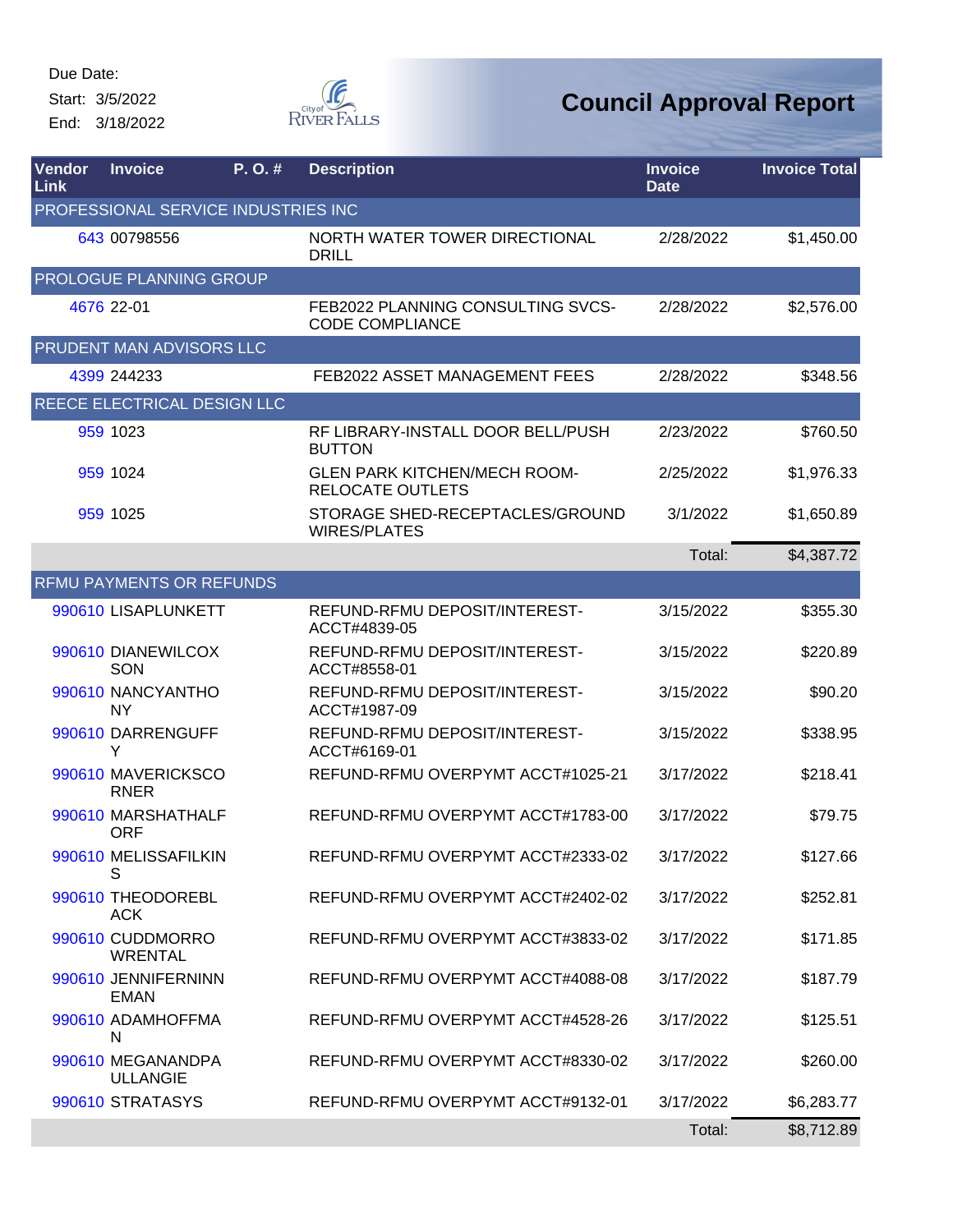Start: 3/5/2022

End: 3/18/2022



| <b>Vendor</b><br>Link | <b>Invoice</b>                           | P.O.#  | <b>Description</b>                                        | <b>Invoice</b><br><b>Date</b> | <b>Invoice Total</b> |
|-----------------------|------------------------------------------|--------|-----------------------------------------------------------|-------------------------------|----------------------|
|                       | RIVER FALLS MAIN ST 2000 PROJECT INC     |        |                                                           |                               |                      |
|                       | 767 FEB2022SETTL<br><b>EMENT</b>         |        | FEBRUARY 2022 TAX SETTLEMENT                              | 3/10/2022                     | \$42,000.00          |
|                       | ROHL CONSTRUCTION INC                    |        |                                                           |                               |                      |
|                       | 2983 14232                               |        | FEB2022 - 40 TONS CLEAR LIMESTONE                         | 2/28/2022                     | \$556.00             |
| <b>RUNNING INC</b>    |                                          |        |                                                           |                               |                      |
|                       | 1573 25753                               | 220031 | <b>FEB2022 SHARED RIDE TAXI SERVICE</b><br><b>FEES</b>    | 2/28/2022                     | \$12,301.99          |
| <b>SAFE-FAST INC</b>  |                                          |        |                                                           |                               |                      |
|                       | 2555 INV257610                           |        | FLEX NO TANGLE SINGLE D HARNESS                           | 2/28/2022                     | \$129.99             |
|                       | <b>SCHINDLER ELEVATOR CORP</b>           |        |                                                           |                               |                      |
|                       | 444 8105875959                           |        | MARCH2022-FEB2023 CITY HALL<br>PREVENTATIVE MAINT         | 3/1/2022                      | \$2,316.24           |
|                       | 444 8105880021                           |        | MARCH-MAY2022 LIBRARY ELEVATOR<br><b>MAINTENANCE</b>      | 3/1/2022                      | \$635.67             |
|                       |                                          |        |                                                           | Total:                        | \$2,951.91           |
|                       | <b>SECURITY FINANCIAL BANK</b>           |        |                                                           |                               |                      |
|                       | <b>12 JEFFCROOKRE</b><br><b>TIREMENT</b> |        | JEFF CROOK RETIRMENT GIFT CARD                            | 3/10/2022                     | \$154.95             |
|                       | SHORT ELLIOTT HENDRICKSON INC            |        |                                                           |                               |                      |
|                       | 244 421582                               | 210284 | THROUGH FEB2022-NORTH UTILITY LOOP<br><b>FINAL DESIGN</b> | 2/26/2022                     | \$4,484.08           |
|                       | 244 421581                               | 210239 | THROUGH FEB2022-NORTH WATER<br><b>TOWER DESIGN</b>        | 2/28/2022                     | \$13,079.46          |
|                       |                                          |        |                                                           | Total:                        | \$17,563.54          |
|                       | SPLITTGERBER, AILENE                     |        |                                                           |                               |                      |
|                       | 1209 MARCH2022PE<br><b>RDIEM</b>         |        | MARCH2022 ORLANDO, FL TRAVEL PER<br>DIEM/CONFERENCE       | 3/10/2022                     | \$211.50             |
|                       | <b>SRF CONSULTING GROUP INC</b>          |        |                                                           |                               |                      |
|                       | 445 14843.00-3                           | 210388 | <b>THROUGH 2/28/22-</b><br>COMPREHENSIVE/OUTDOOR REC PLAN | 2/28/2022                     | \$9,363.74           |
|                       | ST CROIX COUNTY HIGHWAY DEPARTMENT       |        |                                                           |                               |                      |
|                       | 956 3005                                 | 210114 | 2/2/22-3/5/22 SPRAY PATCH WORK                            | 3/1/2022                      | \$1,649.20           |
|                       | ST CROIX COUNTY TREASURER                |        |                                                           |                               |                      |
|                       | 252 644030                               |        | <b>TAX COLLECTION CHARGES</b>                             | 2/28/2022                     | \$3,412.00           |
|                       | ST CROIX VALLEY SART INC                 |        |                                                           |                               |                      |
|                       | 256 1488                                 |        | FEB2022 FORENSIC NURSE SERVICE FEE                        | 3/1/2022                      | \$200.00             |
|                       | STATE OF WI, DEPT OF CHILDREN & FAMILIES |        |                                                           |                               |                      |
|                       | 328 74724                                |        | Payroll Period 02/21/22 - 03/06/22<br>REMIT#7747159       | 3/11/2022                     | \$340.31             |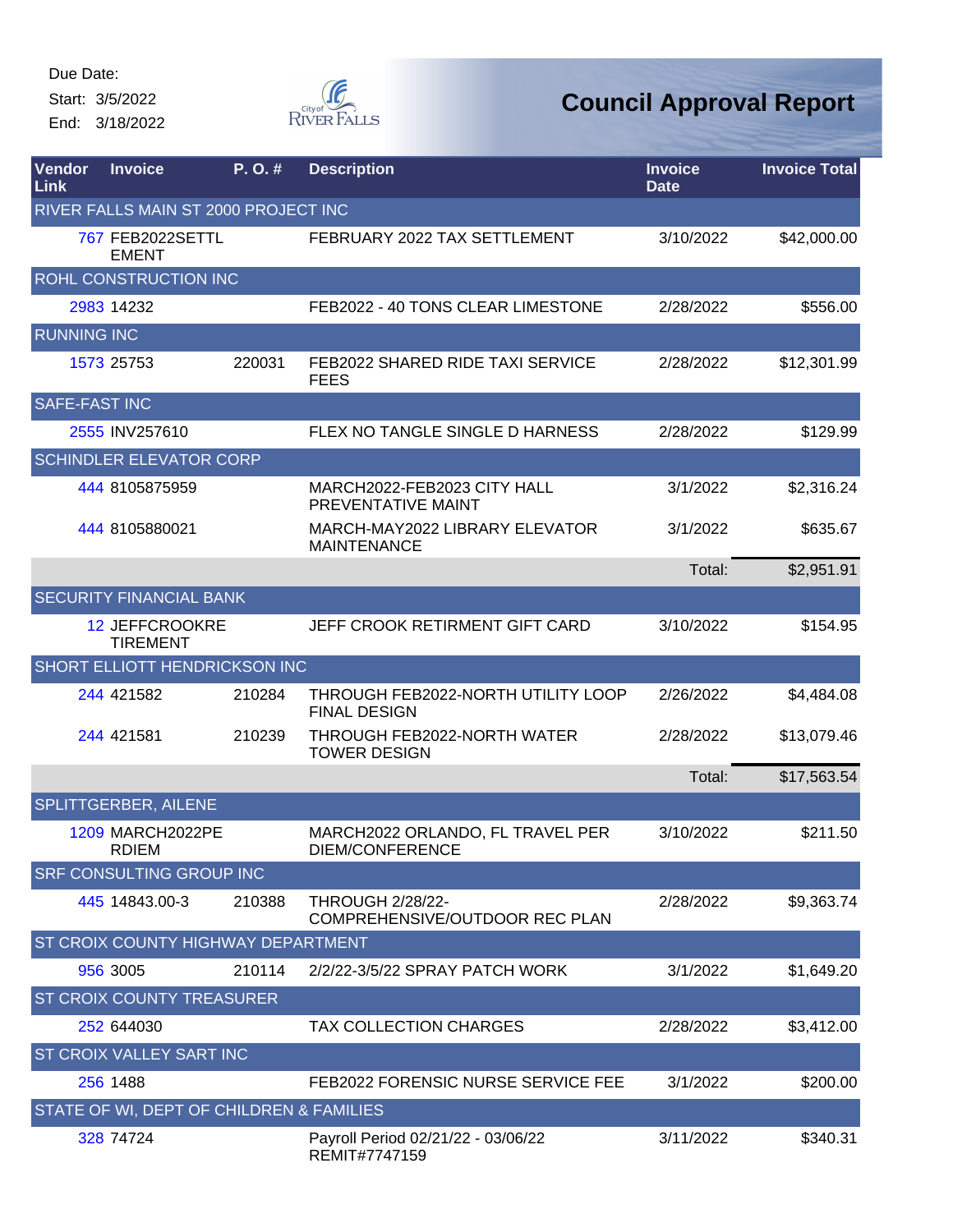Start: 3/5/2022

End: 3/18/2022



| <b>Vendor</b><br>Link | <b>Invoice</b>                          | P.O.#  | <b>Description</b>                                          | <b>Invoice</b><br><b>Date</b> | <b>Invoice Total</b> |
|-----------------------|-----------------------------------------|--------|-------------------------------------------------------------|-------------------------------|----------------------|
|                       |                                         |        | STATEWIDE ENERGY EFFICIENCY & RENEWABLES ADMIN INC          |                               |                      |
|                       | 243 FEB2022                             |        | FEB2022 RFMU-50% PUBLIC BENEFIT<br><b>COLLECTION</b>        | 2/28/2022                     | \$5,116.73           |
|                       | <b>STEVENS ENGINEERS INC</b>            |        |                                                             |                               |                      |
|                       | 791 12477                               | 210287 | THROUGH FEB2022-WELLS PARK<br>SIDEWALK/PROF SVCS            | 2/28/2022                     | \$2,717.00           |
|                       | <b>SWANSON, RUSSELL</b>                 |        |                                                             |                               |                      |
|                       | <b>1567 MARCH2022PE</b><br><b>RDIEM</b> |        | MARCH2022 MADISON WI TRAVEL PER<br><b>DIEM</b>              | 3/14/2022                     | \$242.17             |
| <b>TANYA MISSELT</b>  |                                         |        |                                                             |                               |                      |
|                       | 3486 MARCHPERDIE<br>M                   |        | MARCH2022 PORTLAND, OR TRAVEL PER<br><b>DIEM/CONFERENCE</b> | 3/16/2022                     | \$223.00             |
|                       | <b>TATTERSALL COMPANIES LLC</b>         |        |                                                             |                               |                      |
|                       | 584 INV-88                              |        | STATE OF THE CITY BREAKFAST/VIDEO<br><b>PACKAGE</b>         | 3/1/2022                      | \$2,922.82           |
|                       | UHL COMPANY INC                         |        |                                                             |                               |                      |
|                       | 446 67794                               | 210386 | City Hall-Controller for RTU-1/Final Payment                | 3/11/2022                     | \$4,622.50           |
|                       | UNIVERSITY OF WISCONSIN SYSTEM          |        |                                                             |                               |                      |
|                       | 330 705983                              |        | FEB2022 FLUORIDE                                            | 2/28/2022                     | \$52.00              |
|                       | US BANK NATIONAL ASSOC                  |        |                                                             |                               |                      |
|                       | 284 FEB2022                             |        | FEB2022 PURCHASE CARD TRANSACTIONS                          | 3/1/2022                      | \$109,151.97         |
|                       | <b>USIC HOLDINGS INC</b>                |        |                                                             |                               |                      |
|                       | 4679 493478                             | 220014 | FEB2022 SANITARY/SEWER LOCATES                              | 2/28/2022                     | \$455.47             |
|                       | 4679 493477                             | 220014 | FEB2022 ELECTRIC & WATER DEPT<br><b>LOCATES</b>             | 2/28/2022                     | \$6,201.38           |
|                       |                                         |        |                                                             | Total:                        | \$6,656.85           |
|                       | VIKING COCA-COLA BOTTLING CO            |        |                                                             |                               |                      |
|                       | 16 2798059                              |        | FEB2022 FIRE DEPT BEVERAGES FOR FIRE<br><b>HALL</b>         | 2/17/2022                     | \$303.60             |
|                       | VIKING ELECTRIC SUPPLY INC              |        |                                                             |                               |                      |
|                       | 750 S005466021.00 220095<br>2           |        | City Hall LED Lighting Upgrade                              | 3/11/2022                     | \$1,791.82           |
|                       | 750 S005466021.00 220095<br>1           |        | CITY HALL LED LIGHTING UPGRADE=PUSH<br><b>IN CONN JAR</b>   | 3/11/2022                     | \$67.00              |
|                       |                                         |        |                                                             | Total:                        | \$1,858.82           |
| WELD RILEY, S.C.      |                                         |        |                                                             |                               |                      |
|                       | 301 68878                               |        | FEB2022 AGENDAS &<br><b>MEETINGS/ATTORNEY FEES</b>          | 3/15/2022                     | \$810.00             |
|                       | 301 68883                               |        | FEB2022 CERNOHOUS & EVAN TRUST<br>PROPERTY PURCH            | 3/15/2022                     | \$360.00             |